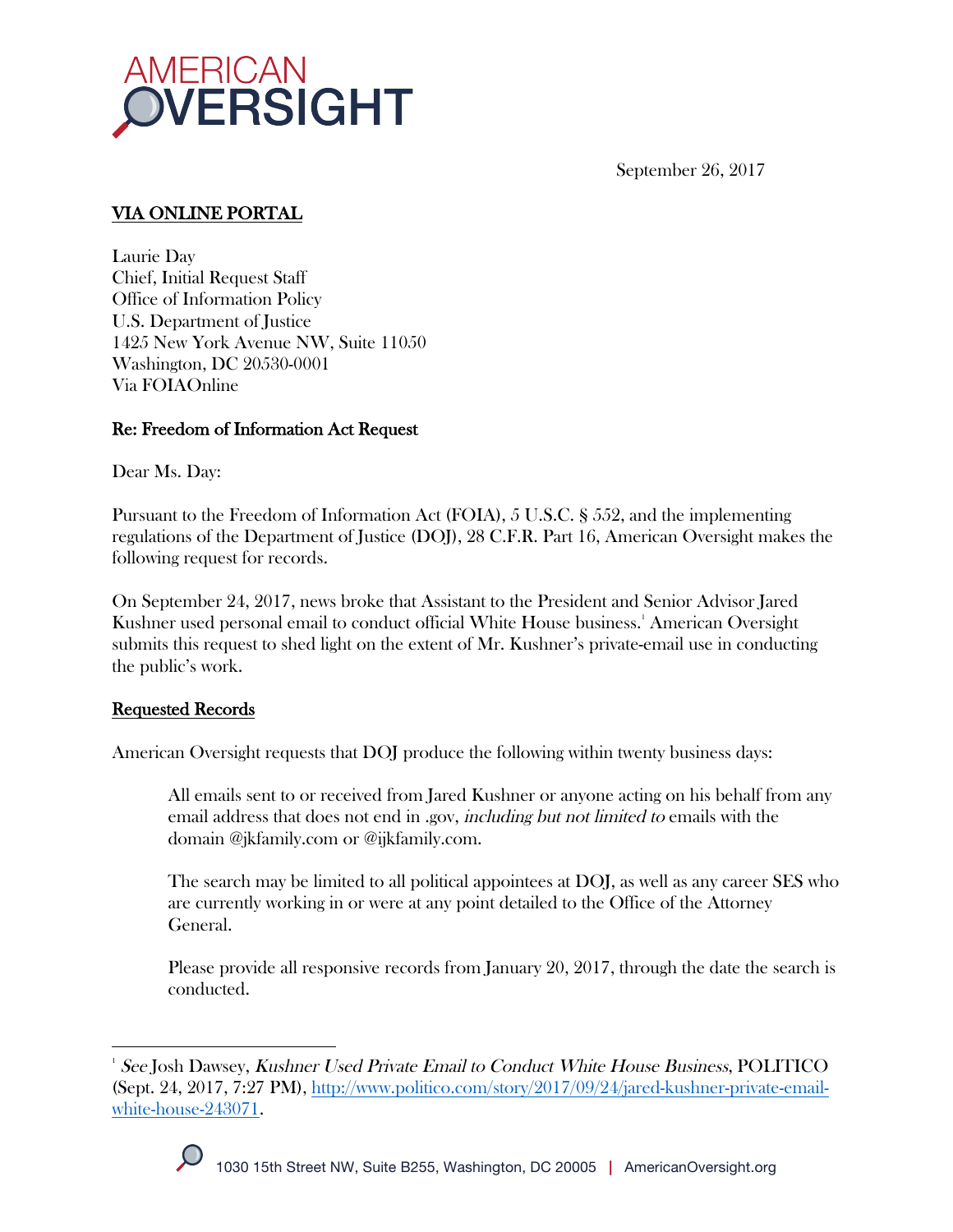In addition to the records requested above, American Oversight also requests records describing the processing of this request, including records sufficient to identify search terms used and locations and custodians searched and any tracking sheets used to track the processing of this request. If DOJ uses FOIA questionnaires or certifications completed by individual custodians or components to determine whether they possess responsive materials or to describe how they conducted searches, we also request any such records prepared in connection with the processing of this request.

American Oversight seeks all responsive records regardless of format, medium, or physical characteristics. In conducting your search, please understand the terms "record," "document," and "information" in their broadest sense, to include any written, typed, recorded, graphic, printed, or audio material of any kind. We seek records of any kind, including electronic records, audiotapes, videotapes, and photographs, as well as letters, emails, facsimiles, telephone messages, voice mail messages and transcripts, notes, or minutes of any meetings, telephone conversations or discussions. Our request includes any attachments to these records. No category of material should be omitted from search, collection, and production.

Please search all records regarding agency business. You may not exclude searches of files or emails in the personal custody of your officials, such as personal email accounts. Records of official business conducted using unofficial systems or stored outside of official files is subject to the Federal Records Act and FOIA.<sup>2</sup> It is not adequate to rely on policies and procedures that require officials to move such information to official systems within a certain period of time; American Oversight has a right to records contained in those files even if material has not yet been moved to official systems or if officials have, through negligence or willfulness, failed to meet their obligations.<sup>3</sup>

In addition, please note that in conducting a "reasonable search" as required by law, you must employ the most up-to-date technologies and tools available, in addition to searches by individual custodians likely to have responsive information. Recent technology may have rendered DOJ's prior FOIA practices unreasonable. In light of the government-wide requirements to manage information electronically by the end of 2016, it is no longer reasonable to rely exclusively on custodian-driven searches.<sup>4</sup> Furthermore, agencies that have adopted the National Archives and

 $\frac{1}{2}$ <sup>2</sup> See Competitive Enter. Inst. v. Office of Sci. & Tech. Policy, 827 F.3d 145, 149-50 (D.C. Cir. 2016); cf. Judicial Watch, Inc. v. Kerry, 844 F.3d 952, 955–56 (D.C. Cir. 2016). 3

<sup>&</sup>lt;sup>3</sup> See Competitive Enter. Inst. v. Office of Sci. & Tech. Policy, No. 14-cv-765, slip op. at 8 (D.D.C. Dec. 12, 2016) ("The Government argues that because the agency had a policy requiring [the official] to forward all of his emails from his [personal] account to his business email, the [personal] account only contains duplicate agency records at best. Therefore, the Government claims that any hypothetical deletion of the [personal account] emails would still leave a copy of those records intact in [the official's] work email. However, policies are rarely followed to perfection by anyone. At this stage of the case, the Court cannot assume that each and every workrelated email in the [personal] account was duplicated in [the official's] work email account." (citations omitted)).

<sup>4</sup> Presidential Memorandum—Managing Government Records, 76 Fed. Reg. 75,423 (Nov. 28, 2011), https://obamawhitehouse.archives.gov/the-press-office/2011/11/28/presidential-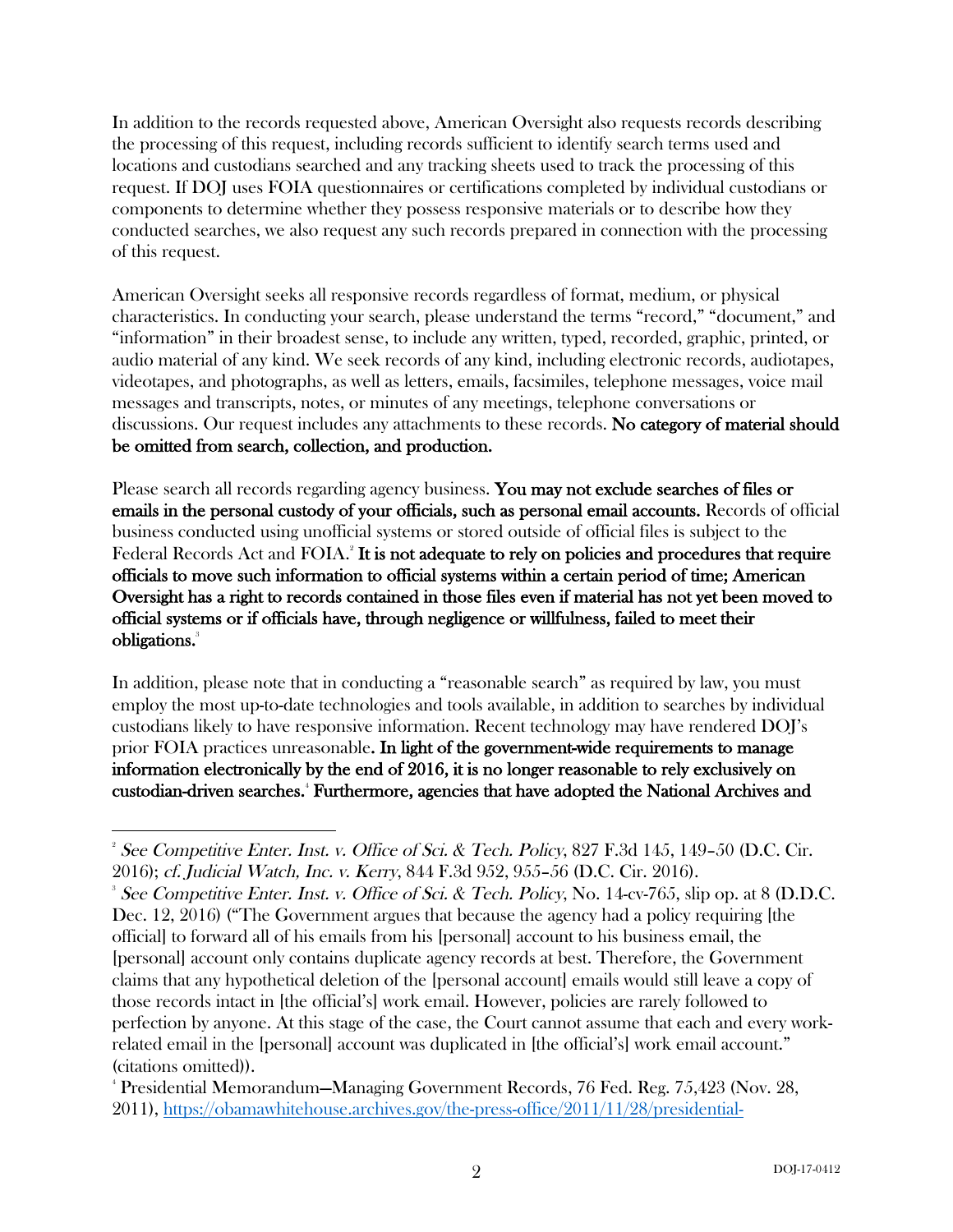Records Agency (NARA) Capstone program, or similar policies, now maintain emails in a form that is reasonably likely to be more complete than individual custodians' files. For example, a custodian may have deleted a responsive email from his or her email program, but DOJ's archiving tools would capture that email under Capstone. Accordingly, American Oversight insists that DOJ use the most up-to-date technologies to search for responsive information and take steps to ensure that the most complete repositories of information are searched. American Oversight is available to work with you to craft appropriate search terms. However, custodian searches are still required; agencies may not have direct access to files stored in .PST files, outside of network drives, in paper format, or in personal email accounts.

Under the FOIA Improvement Act of 2016, agencies must adopt a presumption of disclosure, withholding information "only if . . . disclosure would harm an interest protected by an exemption" or "disclosure is prohibited by law."<sup>55</sup> If it is your position that any portion of the requested records is exempt from disclosure, American Oversight requests that you provide an index of those documents as required under Vaughn v. Rosen, 484 F.2d 820 (D.C. Cir. 1973), cert. denied, 415 U.S. 977 (1974). As you are aware, a *Vaughn* index must describe each document claimed as exempt with sufficient specificity "to permit a reasoned judgment as to whether the material is actually exempt under FOIA."<sup>6</sup> Moreover, the *Vaughn* index "must describe *each* document or portion thereof withheld, and for each withholding it must discuss the consequences of disclosing the sought-after information."7 Further, "the withholding agency must supply 'a relatively detailed justification, specifically identifying the reasons why a particular exemption is relevant and correlating those claims with the particular part of a withheld document to which they apply.'"8

In the event some portions of the requested records are properly exempt from disclosure, please disclose any reasonably segregable non-exempt portions of the requested records. If it is your position that a document contains non-exempt segments, but that those non-exempt segments are so dispersed throughout the document as to make segregation impossible, please state what portion of the document is non-exempt, and how the material is dispersed throughout the document.9 Claims of nonsegregability must be made with the same degree of detail as required for claims of exemptions in a Vaughn index. If a request is denied in whole, please state specifically that it is not reasonable to segregate portions of the record for release.

You should institute a preservation hold on information responsive to this request. American Oversight intends to pursue all legal avenues to enforce its right of access under FOIA, including litigation if necessary. Accordingly, DOJ is on notice that litigation is reasonably foreseeable.

 $\overline{a}$ 

memorandum-managing-government-records; Office of Mgmt. & Budget, Exec. Office of the President, Memorandum for the Heads of Executive Departments & Independent Agencies, "Managing Government Records Directive," M-12-18 (Aug. 24, 2012), https://www.archives.gov/files/records-mgmt/m-12-18.pdf.

 $5$  FOIA Improvement Act of 2016 § 2 (Pub. L. No. 114–185).

 $^{\circ}$  Founding Church of Scientology v. Bell, 603 F.2d 945, 949 (D.C. Cir. 1979).

 $^7$  King v. U.S. Dep't of Justice, 830 F.2d 210, 223–24 (D.C. Cir. 1987) (emphasis in original).

 $^{\circ}$  Id. at  $224$  (citing Mead Data Central, Inc. v. U.S. Dep't of the Air Force, 566 F.2d 242, 251 (D.C. Cir. 1977)).

 $^{\circ}$  *Mead Data Central, 566 F.2d at 261.*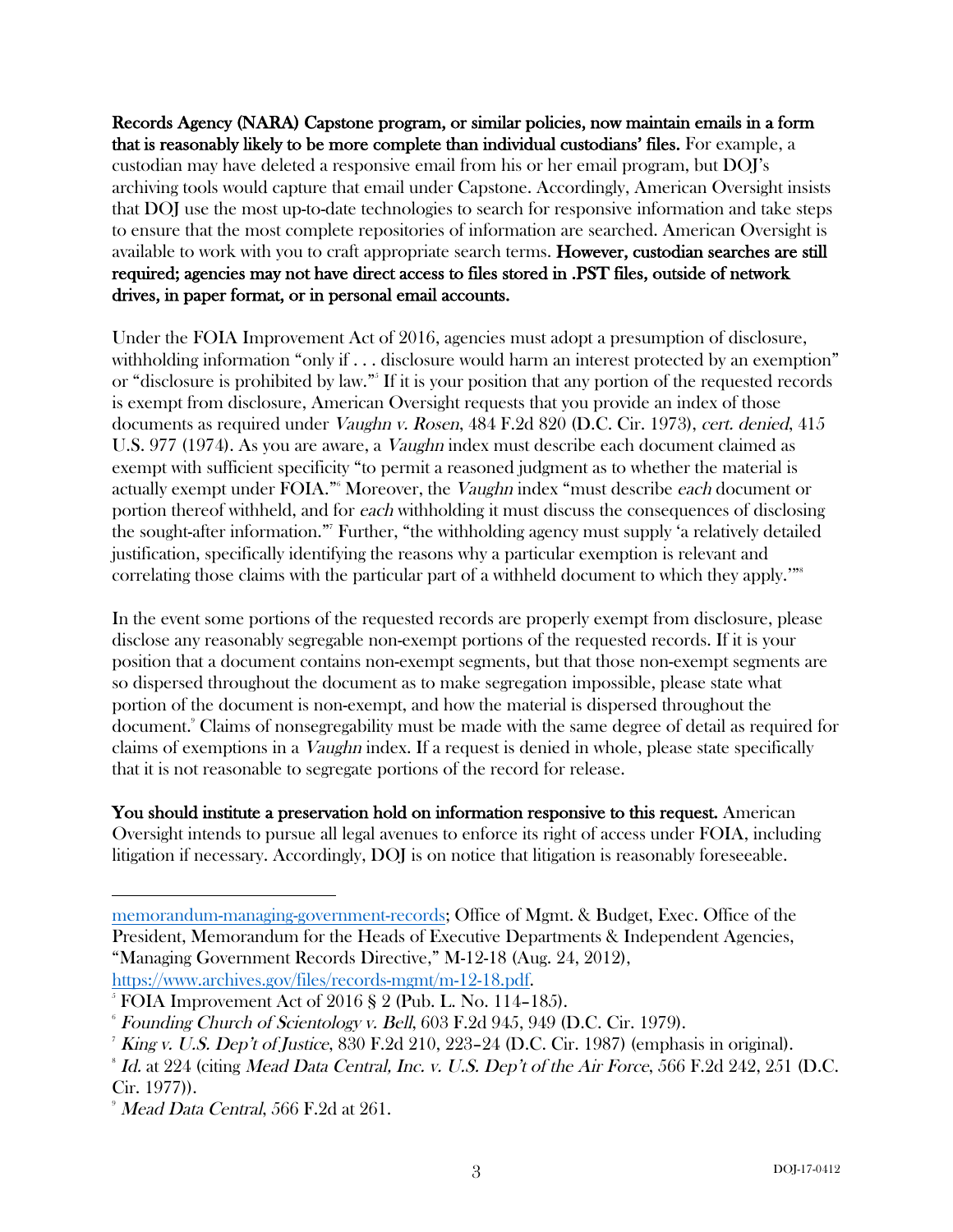To ensure that this request is properly construed, that searches are conducted in an adequate but efficient manner, and that extraneous costs are not incurred, American Oversight welcomes an opportunity to discuss its request with you before you undertake your search or incur search or duplication costs. By working together at the outset, American Oversight and DOJ can decrease the likelihood of costly and time-consuming litigation in the future.

Where possible, please provide responsive material in electronic format by email or in PDF or TIF format on a USB drive. Please send any responsive material being sent by mail to American Oversight, 1030  $15^{\circ}$  Street NW, Suite B255, Washington, DC 20005. If it will accelerate release of responsive records to American Oversight, please also provide responsive material on a rolling basis.

## Fee Waiver Request

In accordance with 5 U.S.C. §  $552(a)(4)(A)(iii)$  and 28 C.F.R. § 16.10(k), American Oversight requests a waiver of fees associated with processing this request for records. The subject of this request concerns the operations of the federal government, and the disclosures will likely contribute to a better understanding of relevant government procedures by the general public in a significant way.<sup>10</sup> Moreover, the request is primarily and fundamentally for non-commercial purposes.<sup>11</sup>

American Oversight requests a waiver of fees because disclosure of the requested information is "in the public interest because it is likely to contribute significantly to public understanding of operations or activities of the government." <sup>12</sup> The requested records will help American Oversight and the general public understand whether and to what extent government officials are complying with email protocols and records-preservation requirements, particularly in light of well-known concerns regarding private-email use by public officials. <sup>13</sup> Jared Kushner was an active and public advisor for the Trump campaign, had a leadership role in the transition, and has been a White House employee since the president took office earlier this year.<sup>14</sup> Reports that he is now using a personal email account to communicate with White House colleagues is of particular public interest given earlier reports and allegations that this administration is not complying with its

White House Role, BLOOBMERG POLITICS (Jan. 9, 2017, 6:46 PM), https://www.bloomberg.com/news/articles/2017-01-09/trump-s-son-in-law-kushner-said-to-takeunpaid-white-house-role; Jonathan Mahler & Maggie Haberman, The In-Law in the Trump Inner Circle: Jared Kushner's Steadying Hand, N.Y. TIMES, Nov. 19, 2017, https://www.nytimes.com/2016/11/20/us/politics/jared-kushner-donald-trump.html.

 $10^{10}$  28 C.F.R. § 16.10(k)(2).

 $11$  Id.

 $12$  28 C.F.R. § 16.10(k)(2)(i), (ii)(A)–(B).

<sup>&</sup>lt;sup>13</sup> See Steven Lee Myers & Eric Lichtblau, Hillary Clinton Is Criticized for Private Emails in State Dept. Review, N.Y. TIMES, May 25, 2016, https://www.nytimes.com/2016/05/26/us/politics/statedepartment-hillary-clinton-emails.html.<br><sup>14</sup> See Dawsey, *surpa* note 1; Jennifer Jacobs et al, *Trump's Son-in-Law Kushner to Take Unpaid*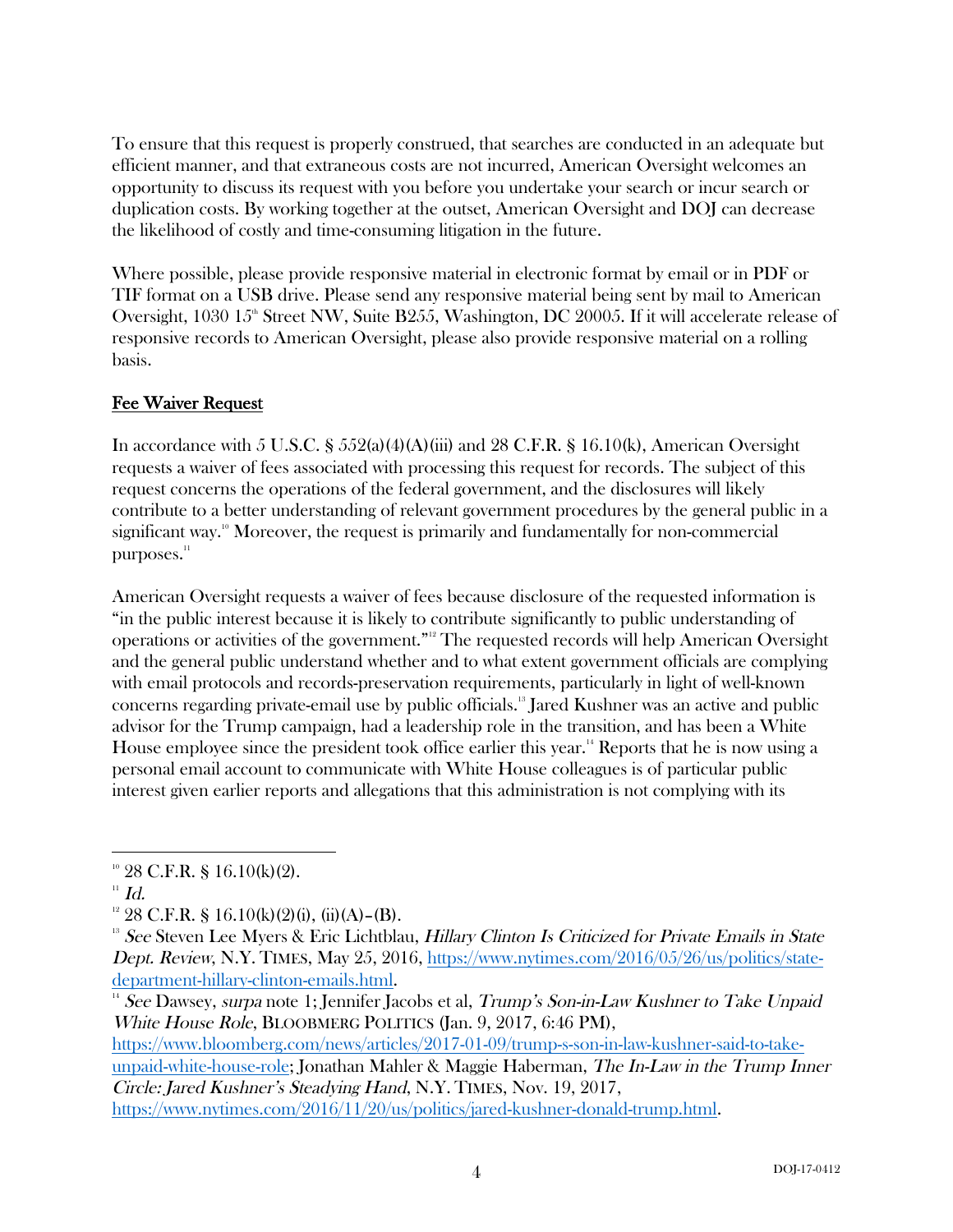recordkeeping obligations.<sup>15</sup> American Oversight is committed to transparency and makes the responses agencies provide in response to FOIA requests publicly available. As noted, the subject of this request is a matter of public interest, and the public's understanding of the government's activities would be enhanced through American Oversight's analysis and publication of these records.

This request is primarily and fundamentally for non-commercial purposes.<sup>16</sup> As a  $501(c)(3)$ nonprofit, American Oversight does not have a commercial purpose and the release of the information requested is not in American Oversight's financial interest. American Oversight's mission is to promote transparency in government, to educate the public about government activities, and to ensure the accountability of government officials. American Oversight uses the information gathered, and its analysis of it, to educate the public through reports, press releases, or other media. American Oversight also makes materials it gathers available on its public website and promotes their availability on social media platforms, such as Facebook and Twitter.<sup>17</sup> American Oversight has demonstrated its commitment to the public disclosure of documents and creation of editorial content. For example, after receiving records regarding an ethics waiver received by a senior DOJ attorney,<sup>18</sup> American Oversight promptly posted the records to its website and published an analysis of what the records reflected about DOJ's process for ethics waivers.<sup>19</sup> As another example, American Oversight has a project called "Audit the Wall," where the organization is gathering and analyzing information and commenting on public releases of information related to the administration's proposed construction of a barrier along the U.S.- Mexico border.<sup>20</sup>

Accordingly, American Oversight qualifies for a fee waiver.

 $15$  See Nina Burleigh, Trump White House Senior Staff Have Private RNC Email Accounts, NEWSWEEK (Jan. 25, 2017, 1:09 PM), http://www.newsweek.com/trump-emails-rnc-reince-priebuswhite-house-server-548191; Rebekah Entralgo, Trump Sued for Allegedly Violating Presidential Records Act, NPR (June 22, 2017, 6:48 PM), http://www.npr.org/sections/thetwoway/2017/06/22/533977417/trump-sued-for-allegedly-violating-presidential-records-act; Sheera Frenkel, White House Staff Are Using a "Secure" App That's Really Not So Secure, BUZZFEED (Feb. 16, 2017, 7:23 PM), https://www.buzzfeed.com/sheerafrenkel/white-house-staff-are-using-asecure-app-thats-really-not-so?utm\_term=.td2RLZwZOR#.nkLD2ykyxD.<br><sup>16</sup> 28 C.F.R. § 16.10(k)(iii)(A)–(B).

<sup>&</sup>lt;sup>17</sup> American Oversight currently has approximately 11,600 page likes on Facebook, and  $35,000$ followers on Twitter. American Oversight, FACEBOOK, https://www.facebook.com/weareoversight/ (last visited Sept. 25, 2017); American Oversight (@weareoversight), TWITTER, https://twitter.com/weareoversight (last visited Sept. 25, 2017).

<sup>&</sup>lt;sup>18</sup> DOJ Civil Division Response Noel Francisco Compliance, AMERICAN OVERSIGHT, https://www.americanoversight.org/document/doj-civil-division-response-noel-francisco- $\frac{\text{compliance.}}{\text{P}}$  Francisco & the Travel Ban: What We Learned from the DOJ Documents, AMERICAN

OVERSIGHT, https://www.americanoversight.org/francisco-the-travel-ban-what-we-learned-from-thedoj-documents.<br><sup>20</sup> Audit the Wall, AMERICAN OVERSIGHT, www.auditthewall.org.